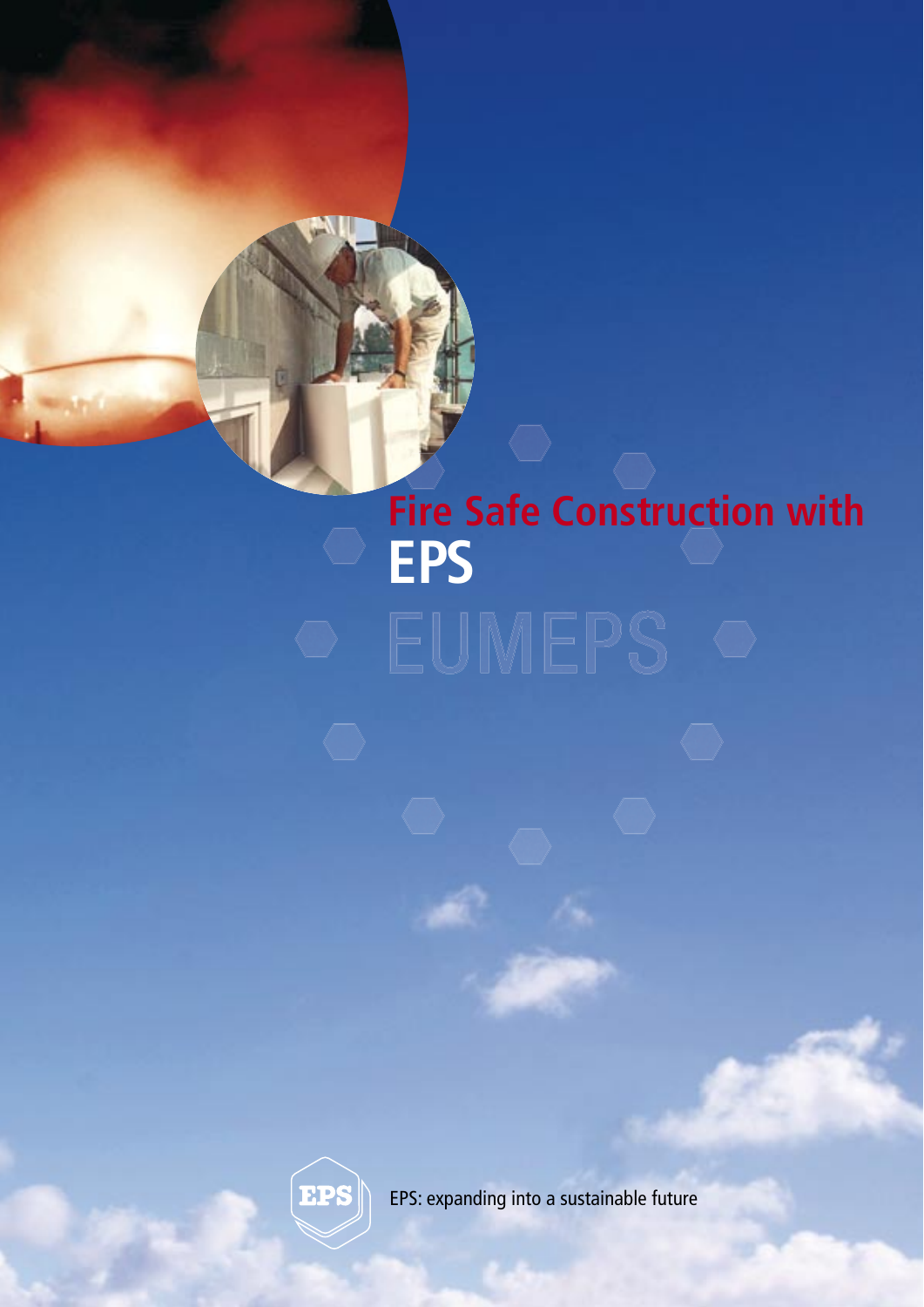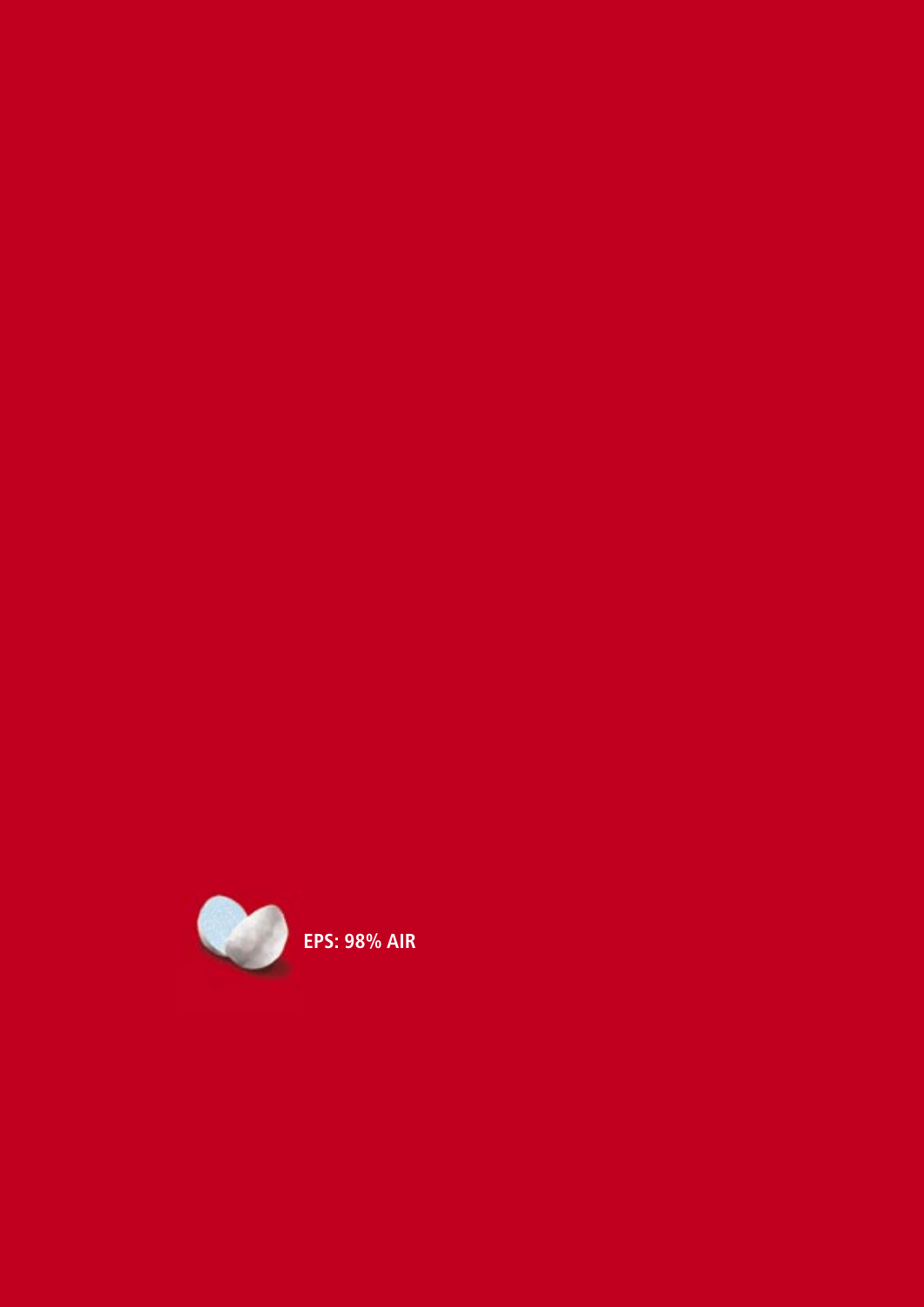|  |                |     | <b>Introduction</b>                                            | 2  |
|--|----------------|-----|----------------------------------------------------------------|----|
|  |                |     |                                                                |    |
|  | 1              |     | <b>Fire: effects and prevention</b>                            | 3  |
|  |                |     | 1.1 Stages of a building fire                                  | 3  |
|  |                |     | 1.2 Consequences of fire: casualties and material damage       | 4  |
|  |                |     | 1.3 General principles of fire prevention                      | 4  |
|  |                |     | 1.4 Fire prevention measures related to insulation             | 6  |
|  |                |     | 1.5 CE-marking                                                 | 6  |
|  | $\overline{2}$ |     | <b>Fire behaviour of</b><br><b>EPS insulation products</b>     | 7  |
|  | 2.1            |     | Fire behaviour of fire retarded EPS insulation products        | 7  |
|  |                |     | 2.2 Heat of combustion                                         | 8  |
|  |                | 2.3 | Toxicity of smoke from combustion of EPS                       | 8  |
|  |                |     | 2.4 Obscuration by smoke                                       | 9  |
|  | 3              |     | <b>Fire safety of EPS insulation products</b><br>and insurance | 10 |
|  |                | 3.1 | Analysis of large fires                                        | 10 |
|  |                |     | 3.2 Role of insulation in fire                                 | 11 |
|  | 4              |     | <b>Fire safety of EPS application</b>                          | 12 |
|  | 4.1            |     | Fire safe floors and foundations using EPS                     | 12 |
|  |                | 4.2 | Fire safe walls using EPS                                      | 12 |
|  | 4.3            |     | Fire safe EPS steel sandwich panels                            | 12 |
|  | 4.4            |     | Fire safe steel decks insulated with EPS                       | 13 |
|  |                |     |                                                                |    |
|  | 5.             |     | <b>Conclusion</b>                                              | 15 |
|  |                |     |                                                                |    |
|  |                |     | <b>References</b>                                              | 16 |
|  |                |     |                                                                |    |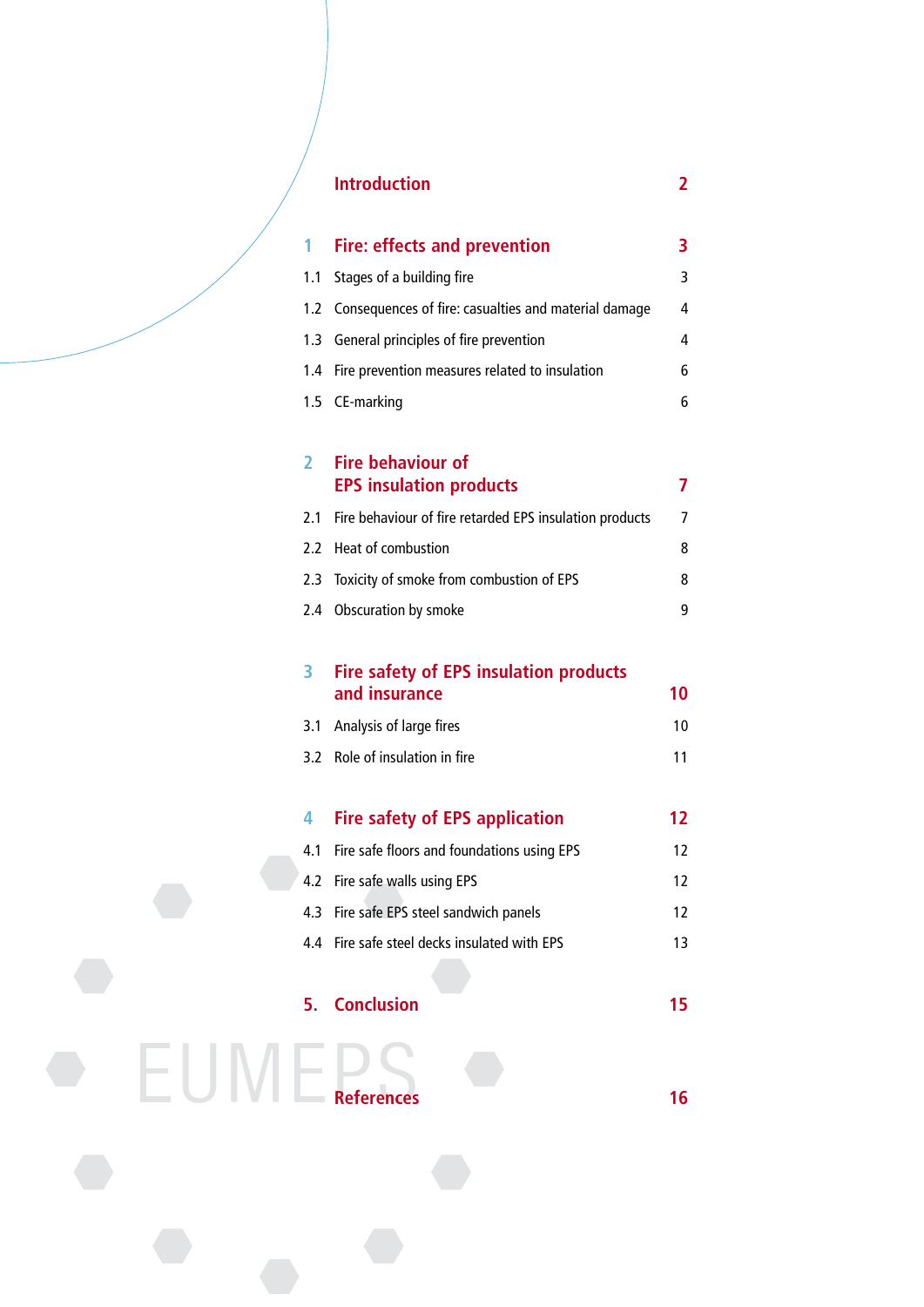# **Introduction**

Fire is  $\mathcal{D}$  disaster for those involved. A major concern is the high damage potential and increasing insurance premiums from fires. In this document we address the role of insulating material in the fire safety of buildings, with a special focus on EPS. We will show that in a properly designed and constructed building, insulation material plays only a minor role in fire safety. On the other hand, insulating material contributes enormously to energy savings for the heating and cooling of buildings. This is not only a financial saving but also a contribution to the mitigation of carbon dioxide emissions and the prevention of global warming. The unique properties of EPS make it the ideal, sustainable insulating material for many applications.

The purpose of this document is to clarify the fire performance of expanded polystyrene foam (EPS) when used as insulation material. It provides an overview of the facts on fire safe constructions using EPS building products. It is targeted as a reference to all interested parties, such as: building owners, architects, constructors, firemen, insurers, risk managers and risk engineers. For the members of EUMEPS, the central issue is understanding and addressing the interests of the people involved, whether this is the owner who wants to have a comfortable, healthy, safe and affordable home; or a construction worker who wants to have a reliable, sound and fail-safe product; or a fireman who wants to limit the risks he faces when he helps people in case of emergency.

## **Why is EPS the preferred insulation material?**

## *Technical advantages:*

- Low weight, high compression strength, excellent walkability
- High insulation value, constant over time (without ageing effects, for example from decreasing content of blowing agents and/ or increasing moisture content)
- Easy, clean and safe to work with
- Freedom to design practically any shape by molding or cutting
- Closed cell foam, inert, biologically neutral
- Available in fire safe FR quality

*Health and safety aspects:*

- No irritation to skin, eyes or lungs from released fibers or dust
- No personal protective equipment or clothing needed
- *Environmentally friendly*
- Durable, because it doesn't degenerate by moisture, rotting, mould, UV exposure or compact by vibration
- Low environmental impact during production
- Easily and completely recyclable
- Free from formaldehyde, (H)CFC's and other ozone depleting blowing agents *Competitive price*
- The most cost-effective insulation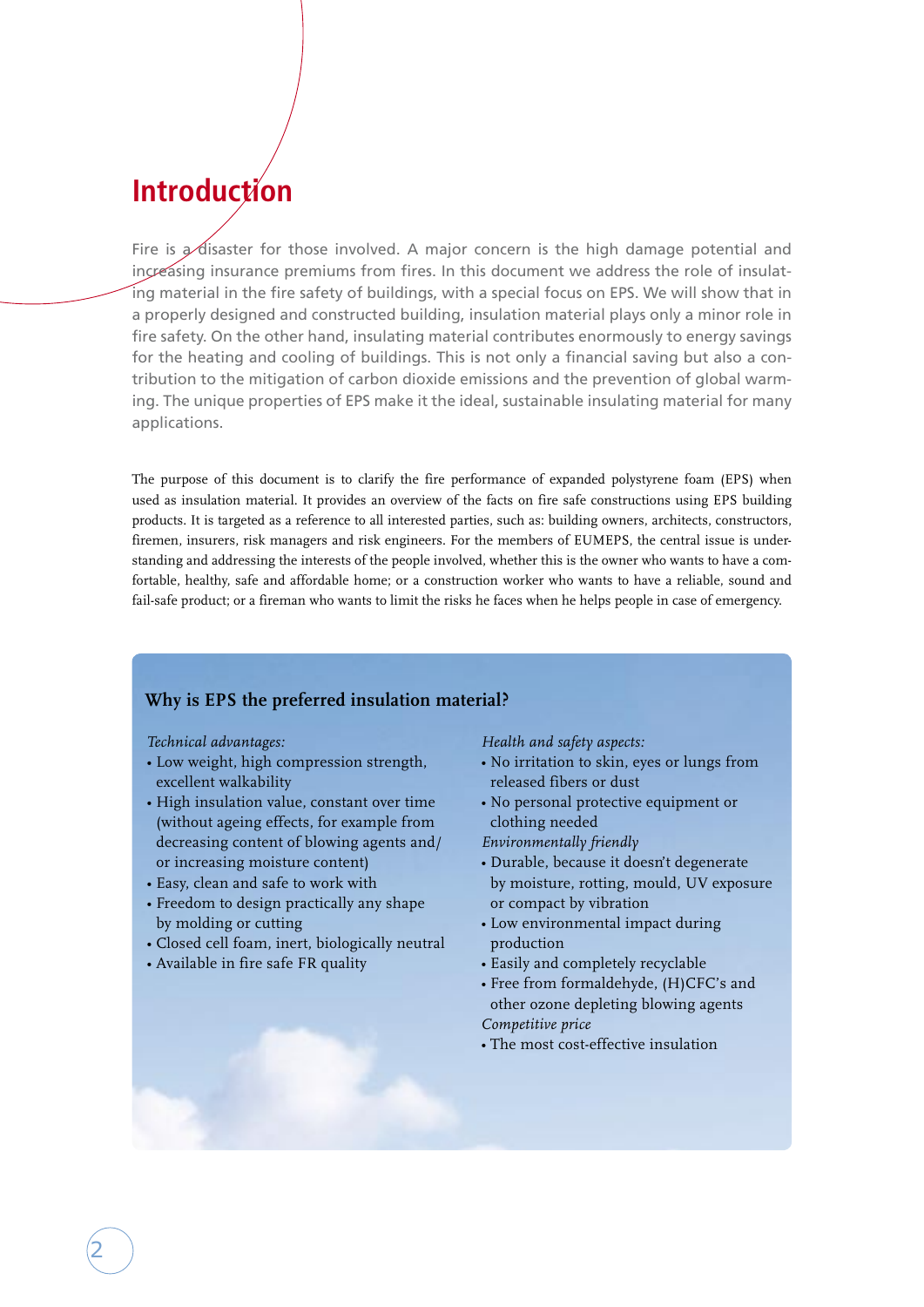# **1 Fire: effects and prevention**

A fire can only start and continue to burn if three essential factors are present. These three factors, comprising the fire triangle, are the availability of combustible material, oxygen and ignition energy. Normally, combustible material and oxygen are always available. The third factor, ignition energy, can be provided intentionally or unintentionally, e.g. by a flame, a spark, a cigarette or by a short circuit.

# **1.1 Stages of a building fire**

When a building is in every day use at normal temperatures there is a natural balance between flammable material and oxygen. However, when flammable material comes into contact with a sufficient amount of energy this balance is distorted. A fire can ignite and pass through a number of phases: ignition, growth/ development, fully developed and decay.

Solid materials do not burn directly but give off combustible gases when heated. It is the gases that burn. In the first phase of a fire, combustible gases develop and build up while the temperature is still relatively low. After some time there can be a rapid development of the fire: the flash over. An increasing number of elements reach their ignition temperature; temperature then rises quickly from about 100°C to 750°C. The accumulated gases ignite and the fire spreads through the whole room. For humans, temperatures

above 45ºC are uncomfortable; a prolonged stay in a temperature above 65ºC can cause damage to the lungs and people cannot survive for long if temperatures are higher. After the occurrence of a flash over, the fire reaches its full size and further development is limited by the availability of oxygen through ventilation. After flash over the chances of saving people or the content of a room are minimal because of the temperature, lack of oxygen and damage to materials by heat and soot. Left to burn, a fire will eventually decay due to the lack of flammable material.

EPS starts to soften at a temperature of about 100ºC, a temperature at which people have minimal chance to survive. At this phase of a fire there is hardly any oxygen left and the air is toxic because of high levels of carbon dioxide and carbon monoxide. During the phase of rapid fire development, the flash over, wood will self ignite at a temperature of about 340ºC and EPS at a temperature of about



*ISO TR 9122-1 [ref 1]*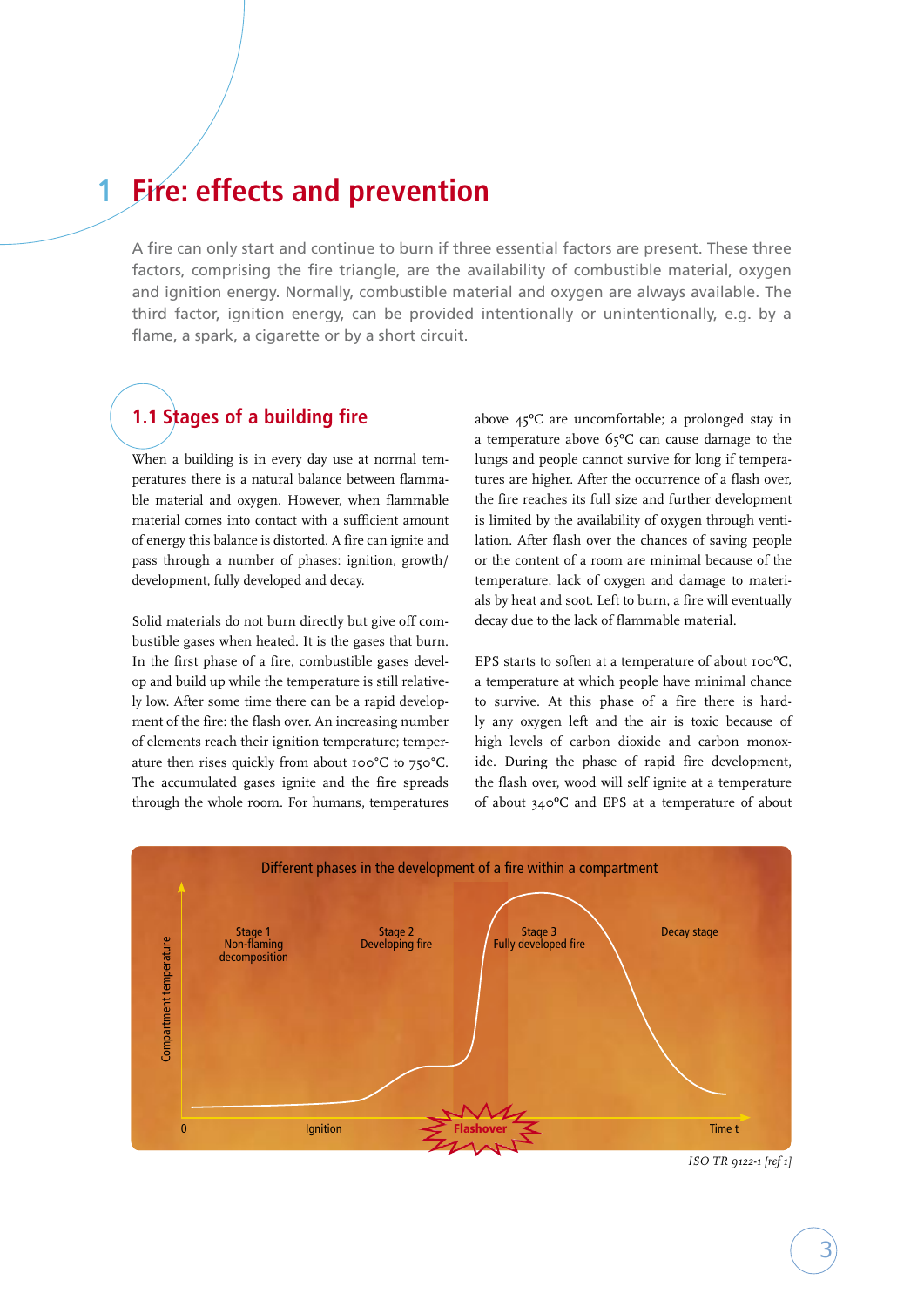|                                      |      |      | Netherlands New Zealand Western-Europe USA Denmark |      |      |
|--------------------------------------|------|------|----------------------------------------------------|------|------|
| Casualties (per million inhabitants) | 6,4  | 9,6  | 13,3                                               | 25,0 | 14,6 |
| Damage (in % GNP)                    | 0,20 | 0,11 | 0,27                                               | 0,35 | 0,39 |
| Prevention costs (% GNP)             | 0,30 | 0,18 | n.a.                                               | 0,39 | 0,49 |
|                                      |      |      |                                                    |      |      |

*Overview of casualties and damage per region. [ref 2, 3]*

450ºC. So the time to save people and material is limited to the first stage of a fire and this is independent of the insulation material. After a flash over people inside cannot be saved and the material value of the compartment will probably be a total loss. From flash over damage control only can be achieved by isolating the possible fire. EPS has a limited role in the design of fire resistant constructions used to compartmentalise buildings. EPS should only be applied in such constructions in combination with other fire resistant materials which perform the fire resistant role.

## **1.2 Consequences of fire: casualties and material damage**

It is not possible to prevent fire totally. Society is always in search of the optimal balance between the costs of preventive measures and the consequences of fire. Building regulation is a reflection of this process. Modern building regulation has a tendency to move towards performance based regulation. This is acknowledged in the European Union by the adoption of the Construction Product Directive (CPD), ini-

#### **Reasons for high amounts of damage**

- Insufficient fire prevention measures
- Increase in business continuity damage caused by a concentration of production facilities and supplies
- More expensive, yet vulnerable, production facilities
- Lighter but at the same time bigger and more complex buildings
- Larger fire compartments
- Failing fire compartmentalisation measures and fire doors
- High fire load

4

- Insurance and claim behavior: lower own risk and wider coverage
- Non-compliance of regulations in force

tiated in 1988, in which performance based criteria play a central role. Some older regulation still makes descriptive statements. An example of this could be requirements for non-combustibility of insulation material. The performance based alternative is to have fire performance criteria for building elements like the floor, the wall, the ceiling or the roof. The performance based approach tends to result in improved fire safety at lower cost. This can be illustrated in the Netherlands and New Zealand where regulation is mainly performance based. The death rate caused by fire in the Netherlands is now 6,4 per million inhabitants and 9,6 in New Zealand, compared to 13,3 per million in Europe and as high as 25,0 in the USA, which has mainly descriptive based regulation.

In addition, statistics indicate that performance based regulation is an effective approach for limiting fire damage.Damage caused by fire in the Netherlands is 0,2% of GNP and as low as 0,11% GNP in New Zealand compared to the European average of 0,27%. The costs of prevention in the Netherlands amount to 0,3% of the GNP and 0,18% in New Zealand. A country like Denmark, with a mainly descriptive based fire regulation, spends 60% more on fire prevention but has 95% more damage and 128% more deaths from fires than the Netherlands, with its performance based approach. [ref 2 and 3]

# **1.3 General fire prevention principles**

The biggest part of the financial cost from fires around the world is caused by a few large fires with extensive damage. This is due to a number of reasons.

Considering possible fire prevention measures, this list of reasons could give some guidance to help reduce the damage: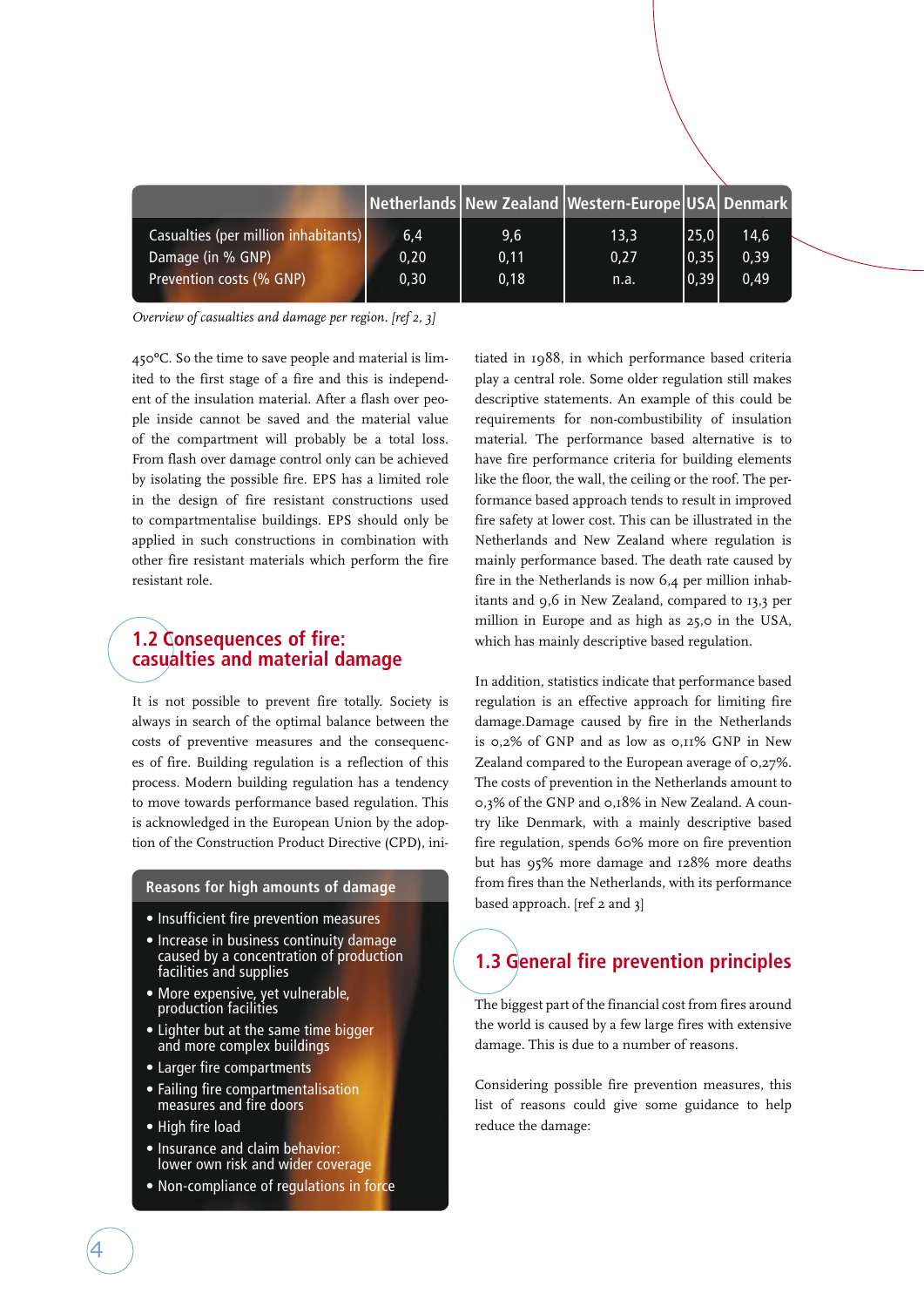#### • Make compartments!

Take into account the size of the compartment as well as the value of the contents of the compartment and the importance of it for business continuity. An example of this could be to divide the production from the storage of goods. Regularly check if compartmentalisation measures are functional. The risk is that openings will be made in compartment walls (e.g. for ventilation pipes or electricity cable gutters) or that fire doors won't close anymore.

#### • Professional workmanship

Good design and detailing is a first step, but professional workmanship is needed to ensure performance. Bad preparation, incorrect materials and poor execution of the work is the source of many problems.

#### • Reduce the fire load!

The fire load of a building is made up of two components: the static and the variable fire load. The fire load of the building products used for the construction is called the static fire load. Normally, the most important factor is the variable fire load, consisting of the building contents. To reduce the fire load the first two items to review are the contents of a building and the surface materials within a room. Insulating materials are normally covered by surface materials like gypsum, stone or steel and will only contribute to the fire after this surface material fails. By the time of this failure flash over has occurred and the compartment is a total loss.

#### • Make use of active fire prevention measures!

A high percentage of fires is caused by arson, so not only smoke alarms and sprinklers but also burglar alarms, fencing and entrance protection systems need to be considered.



*Insulation material type is not the most important factor, e.g. 2008 fire at a Gamma DIY store (NL) with non-combustible insulation.*



*Details are important! Unless warnings from the roofing constructor they choose the cheaper detail. Result; the wooden substructure caught fire.*

#### • Prevent failure of fire doors!

According to research by the global insurance company Factory Mutual, failing fire doors play a negative role in two-thirds of all fire damages. Compartmentalisation fails because fire doors are open, e.g. by wedges keeping the heavy doors open.

#### • Other preventive measures

- Maintenance of the electrical installation. Short circuits cause many fires and can effectively be detected by regular infrared thermographic checks.
- Maintain a policy of "hot work permits". These permits normally include measures such as the availability of hand fire extinguishers, the availability of a mobile phone and checking of the area for signs of fire after one hour.
- Prevent the storage of combustible goods against the outer walls of a building. These stored goods often are subject of arson and can cause the whole building to be destroyed by fire.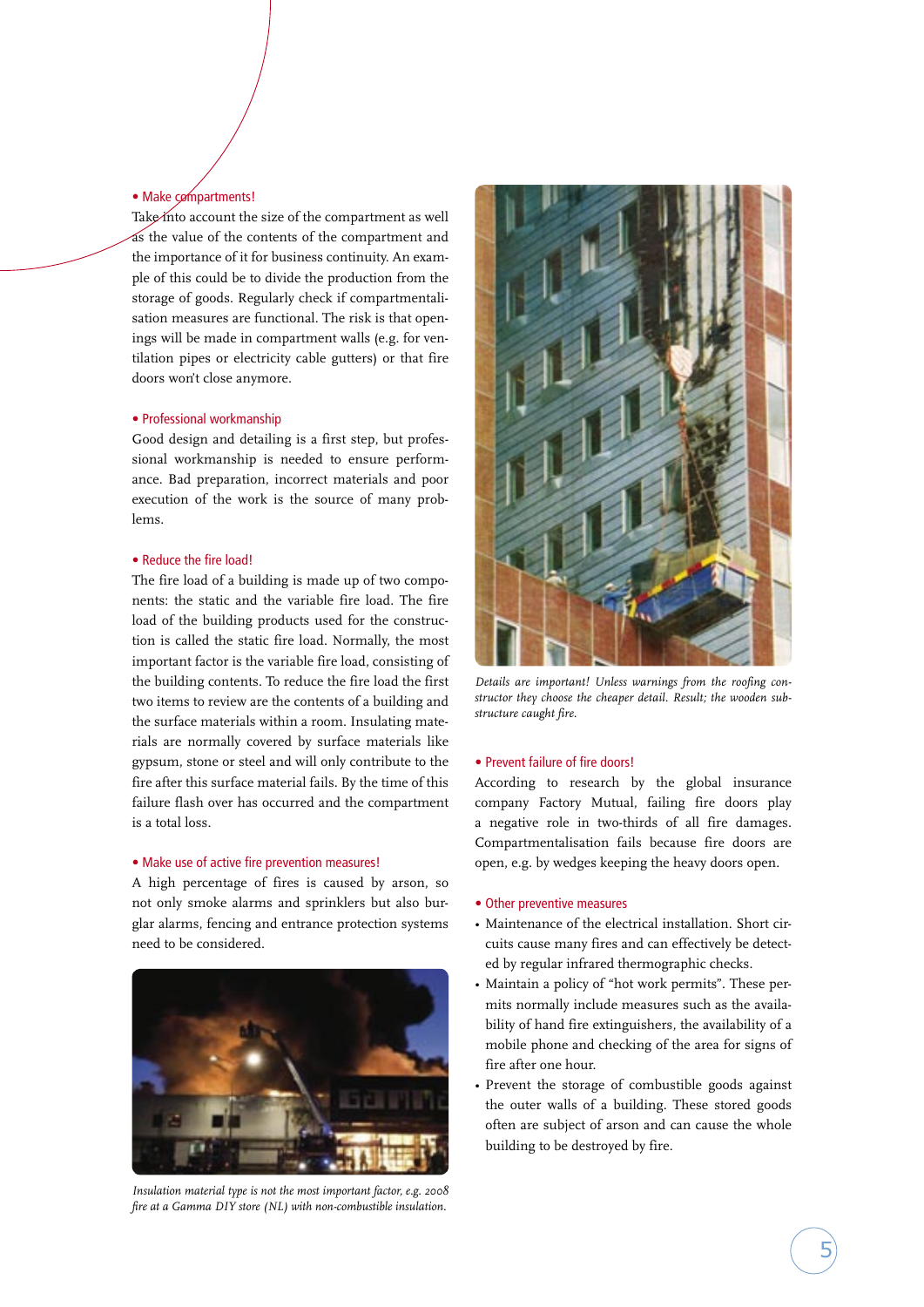## **1.4 Fire prevention measures related to insulation**

Although normally not the first material affected in case of fire, some guidelines could be taken into account for the use of insulation material.

#### • Always use a covering material.

Not only to protect insulation material from fire but also to protect it from mechanical damage, moisture and mould problems or smoldering fire. It is important for all insulating materials to be durable whilst performing their insulating role.

#### • Details

The quality of a construction is highly influenced by the quality of the details as designed by the architect. The solutions for the details, the places where different building elements meet, are essential for the quality of the construction, not only in respect to fire properties but for many other essential construction properties as well.

#### • Fire retarded EPS

Most of the EPS insulation products being sold in Europe are made of a fire retarded quality. The main purpose of this is to fulfill the regulatory and market requirements. Fire retarded EPS shrinks away from the heat when exposed to ignition energy. When ignited by the heat source it self extinguishes as soon as the heat source is taken away. Therefore fire retarded EPS does not provide the route by which fire will spread through a building.

# **1.5 CE-marking**

Since May 2003 CE-marking of insulation products is mandatory under the Construction Products Directive (CPD). CE-marking can be seen as the 'passport' for the free trade of building products within the European Union. Part of the CE-mark is the declaration of the reaction to fire classification of the product. This classification applies to the naked product as placed on the market. For naked EPS this classification is Euroclass D or E in case of fire retarded material and Euroclass F in case of non-fire retarded material (which is often used for packaging). In fact, this classification tells little about the fire performance of the building element in which the insulation product is used.



Regulatory demands vary from country to country but in many cases the reaction to fire performance of the naked product is just a formal mandatory criterion. Where regulation is dominantly performance based, as intended by the CPD, requirements are based on building or construction elements. Recent European developments address this point of view and make it possible to perform reaction to fire tests on standardised build-ups, simulating end use applications. Producers can then declare the classification on the reaction to fire, simulating end use applications, on the product labels just outside the formal CE-box. Research by EUMEPS points out that the classification for reaction to fire for EPS in the standardised build-up behind gypsum is Euroclass  $B-s_1d_0$ . The same classification results for EPS behind profiled steel, which uses a standardised build-up simulating the end use of EPS in a flat roof construction with profiled steel. In both cases, this results in the same classification as the identical construction with mineral wool or PIR insulation.

| <b>Characteristics of</b>        | <b>EPS-FR</b><br><b>Temperature</b> | <b>EPS non-FR</b><br><b>Temperature</b> |
|----------------------------------|-------------------------------------|-----------------------------------------|
| Softening,<br>shrinking, melting | from 100°C                          | from 100°C                              |
| Ignition temperature             |                                     |                                         |
| With pilot flame                 | 370°C                               | $350^{\circ}$ C                         |
| Self ignition<br>temperature     | 500°C                               | $450^{\circ}$ C                         |
|                                  |                                     |                                         |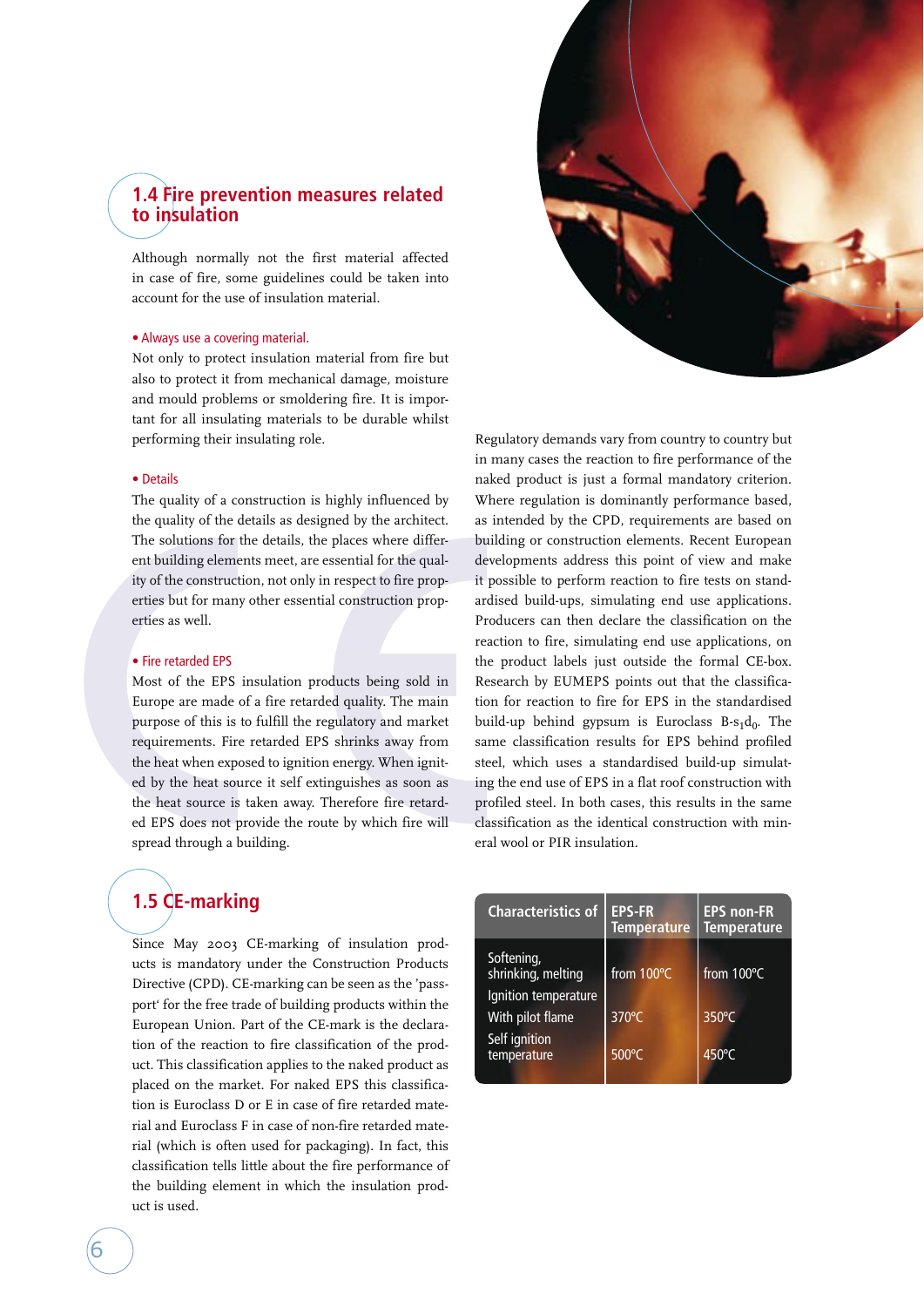# **2 Fire behaviour of EPS insulation products**

The fire behaviour of naked EPS insulation material is not very relevant. The material is generally covered by other material which determines the fire behaviour. The insulation material is only affected by fire after the covering material fails and by this time the building or the compartment cannot be saved from total loss. Nevertheless, many negative misconceptions exist about the role of insulation material in the case of fire, the fire behaviour of EPS, the production of smoke and its toxicity. Facts show quite a different picture!

# **2.1 Fire behaviour of fire retarded EPS insulation products**

Like most organic materials, polystyrene foam is combustible. However, in practice, its fire behaviour depends upon the conditions under which it is used, as well as the inherent properties of the material. The inherent properties depend on whether or not the foam is made of fire retarded material or not. Most EPS insulation products have been made of fire retarded quality for decades. This is achieved by adding a very small quantity (<1%) of a fire retardant agent to the material. The fire retardant is polymerised into the molecular structure and is insoluble in water, which ensures no fire retardant leaches from the material into the environment. Research shows that the fire retardancy remains effective for decades  $[ref$   $io]$ .

The fire behaviour of fire retarded EPS is significantly different from non fire retarded EPS. Exposed to heat, fire retarded EPS shrinks away from the heat source. The probability of ignition of the material is significantly reduced and welding sparks or cigarettes normally will not ignite it. Another effect of the fire retardant is that its decomposition products cause flame quenching: as soon as the heat source is taken away the flame extinguishes. The effect is clearly

illustrated by a demonstration in which a hole is burned into a big block of EPS using a torch. As soon as the torch is taken away the fire extinguishes.

The reaction to fire behaviour should be evaluated not on the material or product, but on the building element or construction element level (also called works). A basic design rule with EPS and other insulating materials is never to use the material uncovered. Because EPS never should be the material facing the fire, reaction to fire classification of the material or naked EPS product is only of formal importance. The layer really determining the reaction to fire behaviour is the surface layer of the construction, which faces the fire and covers the EPS insulation material. Using a combination of EPS insulation and specific cover layers it is always possible to design a construction which fulfils the fire requirements. Correctly applied and installed EPS is not of influence to the occurrence and the development of fire in a building.

The excellent behaviour of EPS in constructions has been confirmed by recent studies by EUMEPS. Tested according to EN 13501-1 for the standardised buildups of EPS covered with gypsum and steel resulted in a B-s<sub>1</sub>d<sub>0</sub> classification. The smoke part of this classification, the  $s<sub>1</sub>$ , is the best possible classification for a construction, which means there is little or no contribution to the production of smoke.

7

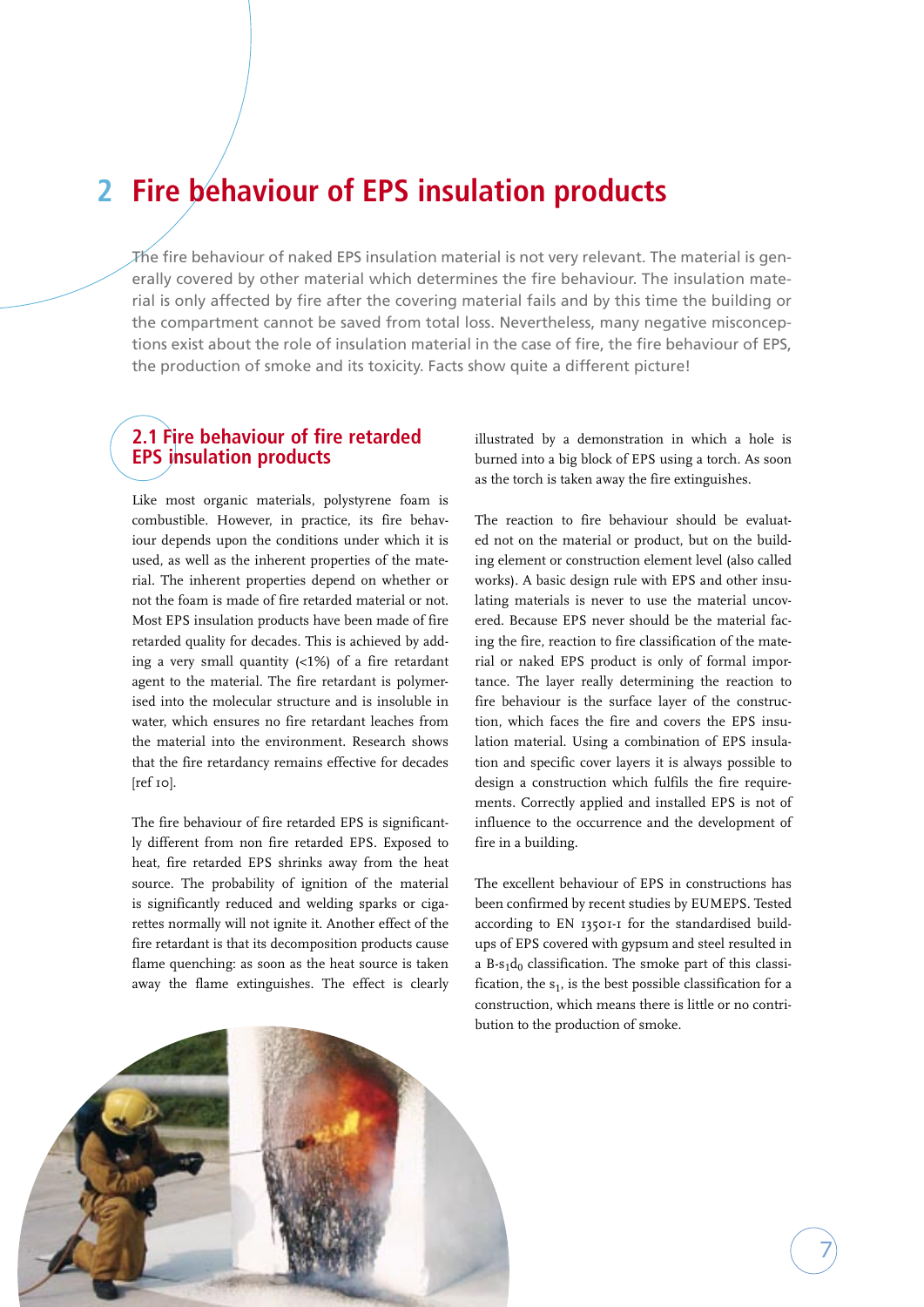

# **2.2 Heat of combustion**

The heat produced by burning material is one of the factors determining how a fire develops. That is why the fire load is often one of the criteria in regulation and must be calculated at the design stage. The calorific value of EPS per kilogram is 40 MJ/kg, e.g. two times higher than timber products with about 20 MJ/kg. However, 98% of the volume of EPS consists of air at a typical use density of  $15-20 \text{ kg/m}^3$ , which results in a low contribution to the overall fire load. EPS is also favourable compared to other insulating materials [ref 4]. The contribution of EPS to the fire load of the most common flat roof construction with a bituminous roof felt is about 10% [ref 4]. A case study showed that in a warehouse for a grocery store chain, the contribution of EPS flat roof insulation to the overall fire load was 3% [ref 6 and ref. 12]. Exchanging EPS with other insulating materials makes no difference at all to the fire load.

In the table below Prager [ref 8] shows that there is little difference in the contribution to the fire load from the various insulation materials if compared at an equal insulation value.

# **2.3 Toxicity of smoke from combustion of EPS**

The contribution of EPS to the production of smoke and toxic gases depends upon on the amount of available insulation material and the density of the material. The relative importance of this contribution is determined by the share of EPS to the total fire load. As mentioned previously, the share of EPS and other insulation materials to the total fire load is generally very low, e.g. about 3% in a case study for a warehouse [ref 6].

Furthermore EPS insulation is normally covered by surface materials like gypsum, stone, wood or steel which protect the EPS during the first phase of a fire. Initially, the surface of the construction heats up after a fire starts. Subsequently, the heat flows through the construction. If the heat penetrates to the EPS within this construction, the material is not ignited but shrinks away from the heat and eventually melts. Only if the surface material is fully burnt through and the molten EPS is directly exposed to the flames will EPS contribute to the fire and produce smoke and combustion gases. Normally the fire consumes only part of the molten EPS material leaving the rest as a solidified resin after the fire.

The toxicity of the smoke of combustion of EPS was investigated by TNO in 1980. The results proved EPS to produce considerably less toxic fumes than natural materials like wood, wool or cork [ref 13]. EPS is a pure hydrocarbon  $(C_8H_8)$ n which decomposes ultimately into CO,  $CO<sub>2</sub>$  and  $H<sub>2</sub>O$ .

The influence of the fire retardant used in EPS is very small since the desired effect is achieved at a load content of only 0,5% to 1,0 %, whereas for some other materials a content up to 30% fire retardant is needed. The influence of the fire retardant on toxicity is therefore minimal for EPS.

| <b>Material</b> | Thermal conductivity<br>$\Lambda$ (W/mK) | Density<br>$\mathbf{p}$ (kg/m <sup>3</sup> ) | Heat of combustion<br>$H$ (MJ/kg) | Fire $load/m3$<br>$Q_V$ (MJ/m <sup>3</sup> ) | Fire load/ $m^2$<br><b>Identical R-value</b><br>$\mathrm{Q}$ (MJ/m <sup>2</sup> ) |
|-----------------|------------------------------------------|----------------------------------------------|-----------------------------------|----------------------------------------------|-----------------------------------------------------------------------------------|
| <b>EPS</b>      | 0,035                                    | 20                                           | 39,6                              | 792                                          | 92                                                                                |
| <b>XPS</b>      | 0,040                                    | 32                                           | 39,6                              | 1.267                                        | 169                                                                               |
| <b>MW</b>       | 0,045                                    | 170                                          | 4,2                               | 714                                          | 107                                                                               |

*In [ref 8] Prager shows the contribution to the fire load for a number of common insulation materials.*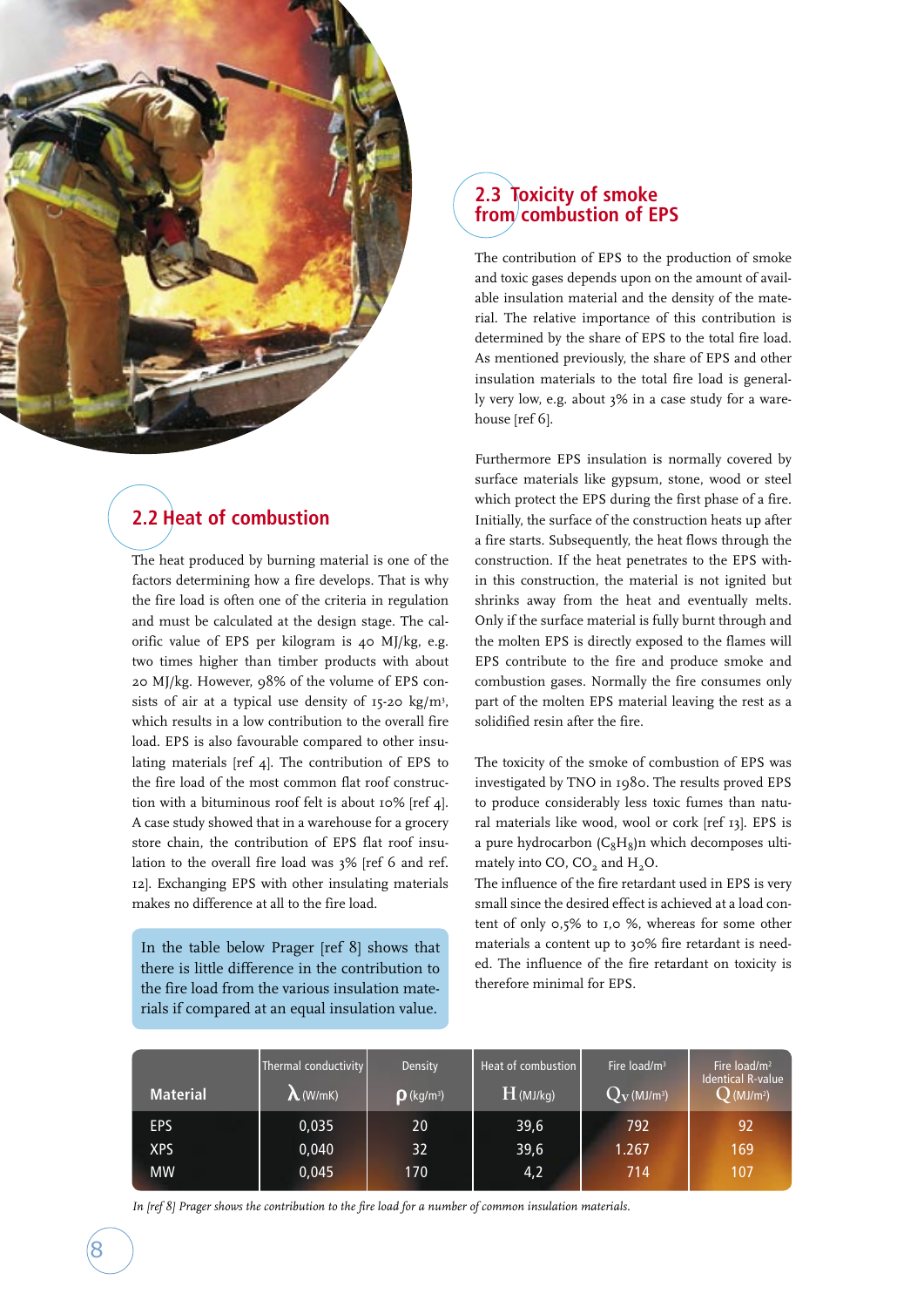| The toxicity of smoke fumes from EPS and various 'natural' materials.                                                                                                                                     |                                                                                |                                                          |                                   |                                 |                                       |  |
|-----------------------------------------------------------------------------------------------------------------------------------------------------------------------------------------------------------|--------------------------------------------------------------------------------|----------------------------------------------------------|-----------------------------------|---------------------------------|---------------------------------------|--|
| Sample                                                                                                                                                                                                    |                                                                                | Emitted fractions (v/v) in ppm at different temperatures |                                   |                                 |                                       |  |
|                                                                                                                                                                                                           | Smoke gases in a Fire                                                          | $300^{\circ}$ C                                          | $400^{\circ}$ C                   | $500^{\circ}$ C                 | $600^{\circ}$ C                       |  |
| <b>EPS</b><br>(standard<br>grade)                                                                                                                                                                         | Carbon monoxide<br>Monostyrene<br>Other aromatic compounds<br>Hydrogen bromide | $50*$<br>200<br>fractions<br>0                           | 200*<br>300<br>10<br>$\mathbf{0}$ | $400*$<br>500<br>30<br>$\Omega$ | $1,000**$<br>50<br>10<br>$\mathbf{0}$ |  |
| <b>EPS-SE</b><br>(fire retardant<br>grade)                                                                                                                                                                | Carbon monoxide<br>Monostyrene<br>Other aromatic compounds<br>Hydrogen bromide | $10*$<br>50<br>fractions<br>10 <sup>°</sup>              | $50*$<br>100<br>20<br>15          | $500*$<br>500<br>20<br>13       | $1,000*$<br>50<br>10<br>11            |  |
| <b>Deal</b>                                                                                                                                                                                               | Carbon monoxide<br>Aromatic compounds                                          | $400*$                                                   | $6,000**$                         | $12,000**$                      | $15,000**$<br>300                     |  |
| Chip board                                                                                                                                                                                                | Carbon monoxide<br>Aromatic compounds                                          | $14,000**$<br>fractions                                  | $24,000**$<br>300                 | 59,000**<br><b>300</b>          | 69,000*<br>1,000                      |  |
| <b>Expanded cork</b>                                                                                                                                                                                      | Carbon monoxide<br>Aromatic compounds                                          | $1,000*$<br>fractions                                    | $3,000**$<br>200                  | 15,000**<br>1,000               | $29,000**$<br>1,000                   |  |
| Remarks: Test conditions specified in DIN 53 436; air flow rate 100 1/h; 300mm x 15mm 20mm test specimens compared at normal<br>* smouldering/glowing ** as a flame - not detected<br>end-use conditions. |                                                                                |                                                          |                                   |                                 |                                       |  |

*APME research according to DIN-53436.*

Extensive research by APME, performed according to DIN-53436, at temperatures from 330ºC to 600ºC also proved that fire retarded EPS produces less toxic fumes than natural materials, producing no gases such as chlorine or cyanide [ref 11]. EPS combustion is relatively clean.

# **2.4 Obscuration by smoke**

Toxicity is one effect of smoke, obscuration is another. Obscuration makes it difficult to escape from a room on fire. Smoke production is of particular importance for building materials used in escape routes. For standard buildings the evacuation time is about half an hour. The behaviour of the construction with respect to smoke production after this time is generally of no importance. In its normal end use EPS is covered by surface materials like gypsum, stone, wood or steel. These materials protect the EPS during this phase of a fire. Tested according to EN 13501-1 many applications will achieve a  $B-s<sub>1</sub>d<sub>0</sub>$  classification. The  $s<sub>1</sub>$ classification for smoke production is the best possible classification. When directly exposed EPS burns it produces a considerable amount of heavy, black smoke, which is proportional to the consumed mass.

Hence, when used correctly in recommended applications, EPS does not contribute to the spread of fire and produces little smoke and toxic gases. The choice of the insulation material has little influence on the amount of toxic gases and smoke produced during a fire.

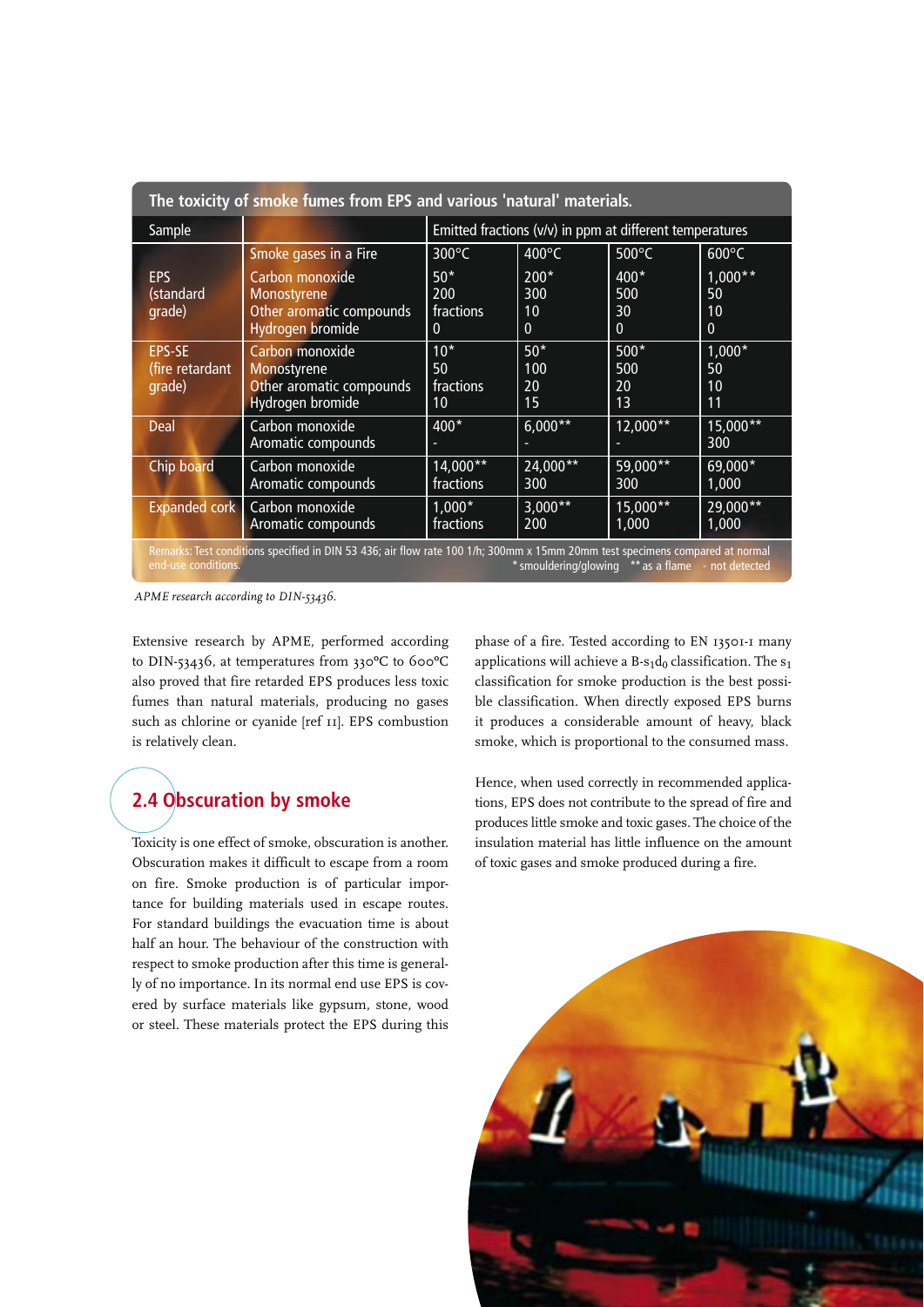# **3 Fire safety of EPS insulation products and insurance**

Some insurance companies vary the insurance premium of a building depending upon the insulation materials used. There is no statistical foundation for this practice. We should expect insurance companies to base their judgment on facts and solid evidence. The facts speak for themselves.

## **3.1 Analysis of large fires (greater than 1 million Euro damage)**

In case of small and large fires there is often a lot of speculation about the cause. This is subjective and dependent on the perception, expertise or business interest of the people involved.

Dutch scientific research into the causes of big fires led to the following conclusions:

#### • Type of building

Most fires occurred in schools, industrial and public meeting buildings. Modern buildings built under recent regulation tend to be marginally less vulnerable to fire than old buildings. More than half of the buildings had not been inspected by the fire brigades during the past three years, although advice for improvement was given in 87% of the cases from the buildings that were inspected.

## • Compartments

All buildings contained some kind of fire compartments, but only in 62% of the cases was this known to the fire fighters, who could then adapt their firefighting tactics accordingly. In 30% of the cases the compartmentalisation failed, 50% of which was due to failure of the self-closing fire doors.

#### • Time of the start of the fire

Most fires started outside the normal opening hours of the building: between 18.00 hrs and 09.00 hrs.

#### • Extinguishing of the fire

The fire fighters arrived at the fire within the acceptable time span after the fire was reported. In about 5% of the cases there was a problem to reach the fire and in 5% of the cases there was a problem with the availability of water to extinguish the fire. In 13% of the cases the fire fighters were not able to prevent the spread of fire to the neighbouring location. The fire fighters initially tried to fight the fire from the inside of the building in two thirds of the cases.

#### • Cause of fire

Many fires were caused by malfunctioning or misused equipment (26%) or arson (23%). In reality the percentages of both causes are probably much higher, because the cause remains unknown for 40% of the fires.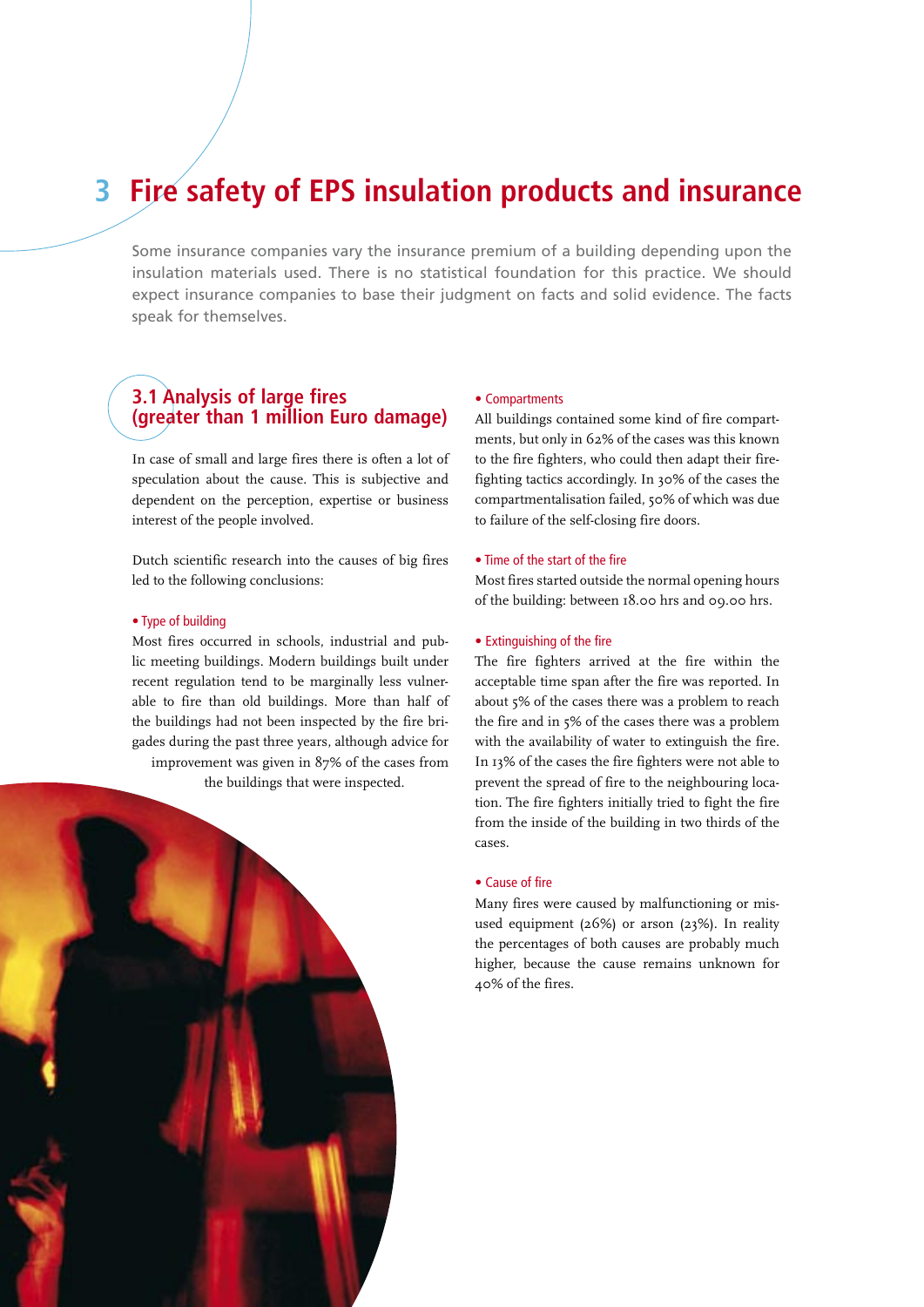# **3.2 Role of insulation in fire**

Objective analysis shows that the influence of insulating material on the occurrence and development of fire is marginal, if existent at all. Independent work, validated by KPMG, has been carried out by the well known Dutch institutes TNO and BDA on the role of the insulation material into the cause and development of more than 40 large industrial fires in the Netherlands (ref. 15, 16, 17, 18). This was initiated in 2002 and continues to the present day. The conclusion is that EPS does not contribute to the start or the development of these fires. It has been demonstrated that there is no proven relationship between the type of insulation material used and the fire damage. Contributory factors have been identified, amongst which are: carelessness with hot work, absent extinguishing means and the fire properties of the building content.

The fire at the Berlin Philharmonic in 2008 illustrates how carelessness with hot work can cause fire independent of the type of insulation material used. (See photos right and detail bottom)



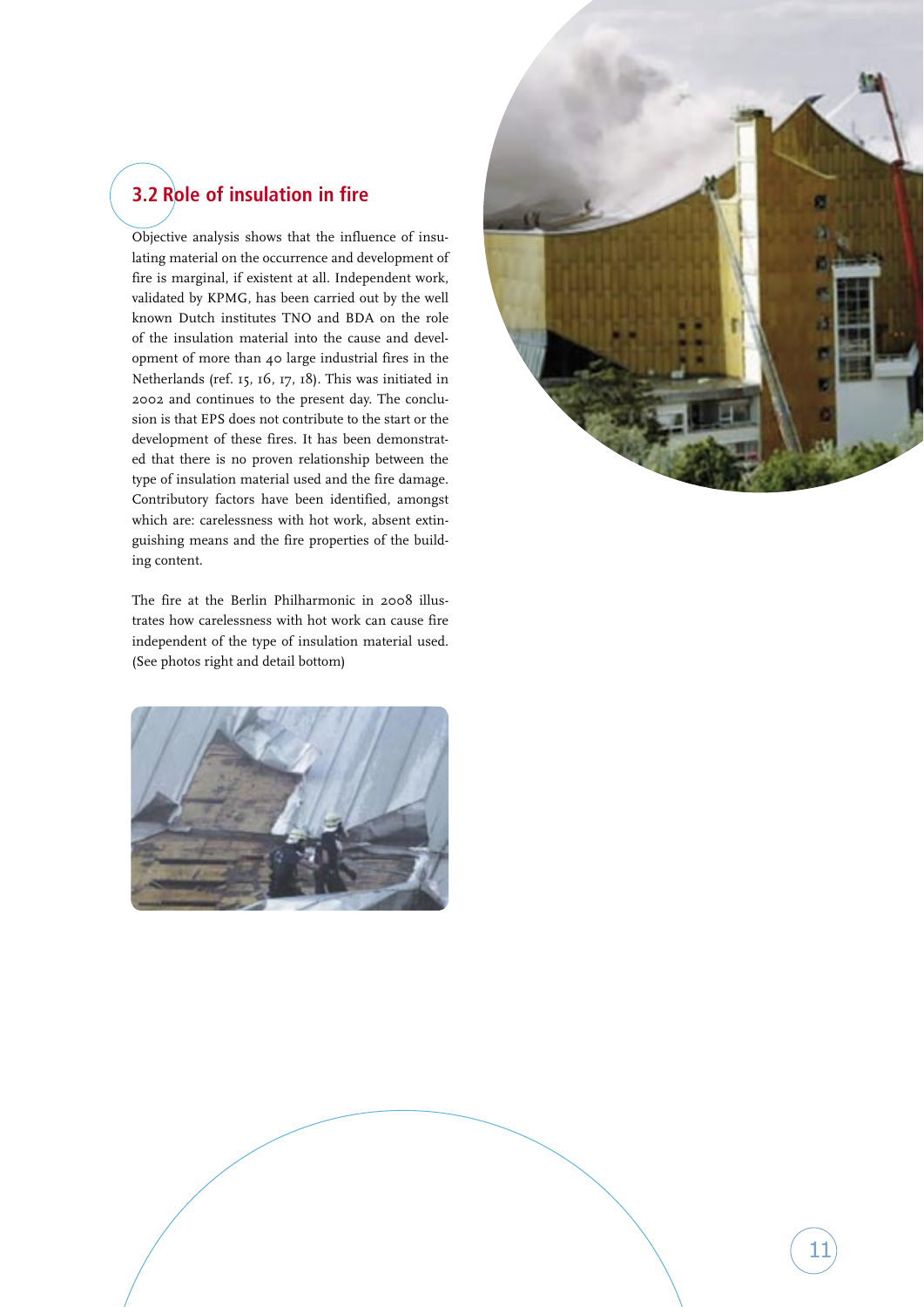# **4 Fire safety of EPS per application**

In this section a number of fire safe applications of EPS are described. If applied correctly, the use of EPS is of no influence to the start or development of fire in a building. Covered by a surface material EPS is never the material facing the fire and determining the fire behaviour of the construction. It's nearly always possible to design a construction with EPS fulfilling all requirements, including fire requirements.

## **4.1 Fire safe floors and foundations using EPS**

EPS is frequently used as insulation beneath concrete ground floors or as a lost mould for foundation. EPS insulation under higher floors, e.g. when the ground floor is used as parking deck, is not recommended if the EPS is uncovered. Uncovered use is acceptable for a crawl space.

# **4.2 Fire safe walls using EPS**

Wall constructions are the perfect example of why requirements should be performance based on a building element and not descriptive for a product or material alone. EPS is excellent for insulation to the inner side of a wall, for cavity insulation boards, for loose fill insulation, for external thermal insulation systems (ETICS) or for prefabricated composite panels, such as structural insulating panels (SIPS) or steel sandwich panels.

In all of these examples the EPS insulation is covered by an inorganic or metal surface layer. These layers make it possible to fulfill all requirements for reaction and resistance to fire dependent on the surface mate-



rial applied. Tests commissioned by EUMEPS illustrate that a wall construction with only 9 mm gypsum has a classification of  $B-s_1d_0$  [ref 21]. Normally, no tests are required for a cavity wall construction with an inner wall made out of stone [ref 20].

Tests performed by Austrian testing institutes as well as the firepolice and the Austrian fire fighters of Graz proved that EPS for ETICS also performs excellently. ETICS can achieve a reaction to fire classification of  $B-s_1d_0$  and a full scale tests confirm these results [ref 25]. Extensive statistical research on 175 fires by the Polish fire fighter organisation pointed out that the occurrence of fires with ETICS using EPS was proportional to the market share of EPS and similarly for mineral wool [ref 26].

# **4.3 Fire safe EPS steel sandwich panels**

Extensive research has been carried out on the reaction to fire classification for steel sandwich panels [ref 9 and ref .20]. This clarifies that it is not the core materials which determine the classification but the coating that is applied on the outsides of the steel. This coating protects the steel from corrosion and gives colour to the building. If, for example, this coating is a thin 50 micron polyester coating (giving little protection to the metal sheet) the classification will probably be Euroclass B. If a thicker and better protecting 200 micron plastisol coating is used, the classification will probably be a Euroclass C.

The results of these outcomes are confirmed by "Free standing room corner tests" (analog to ISO 13784). The tests showed that no flash over occurs for EPS cored steel sandwich panels with a well designed joint detail [ref 23].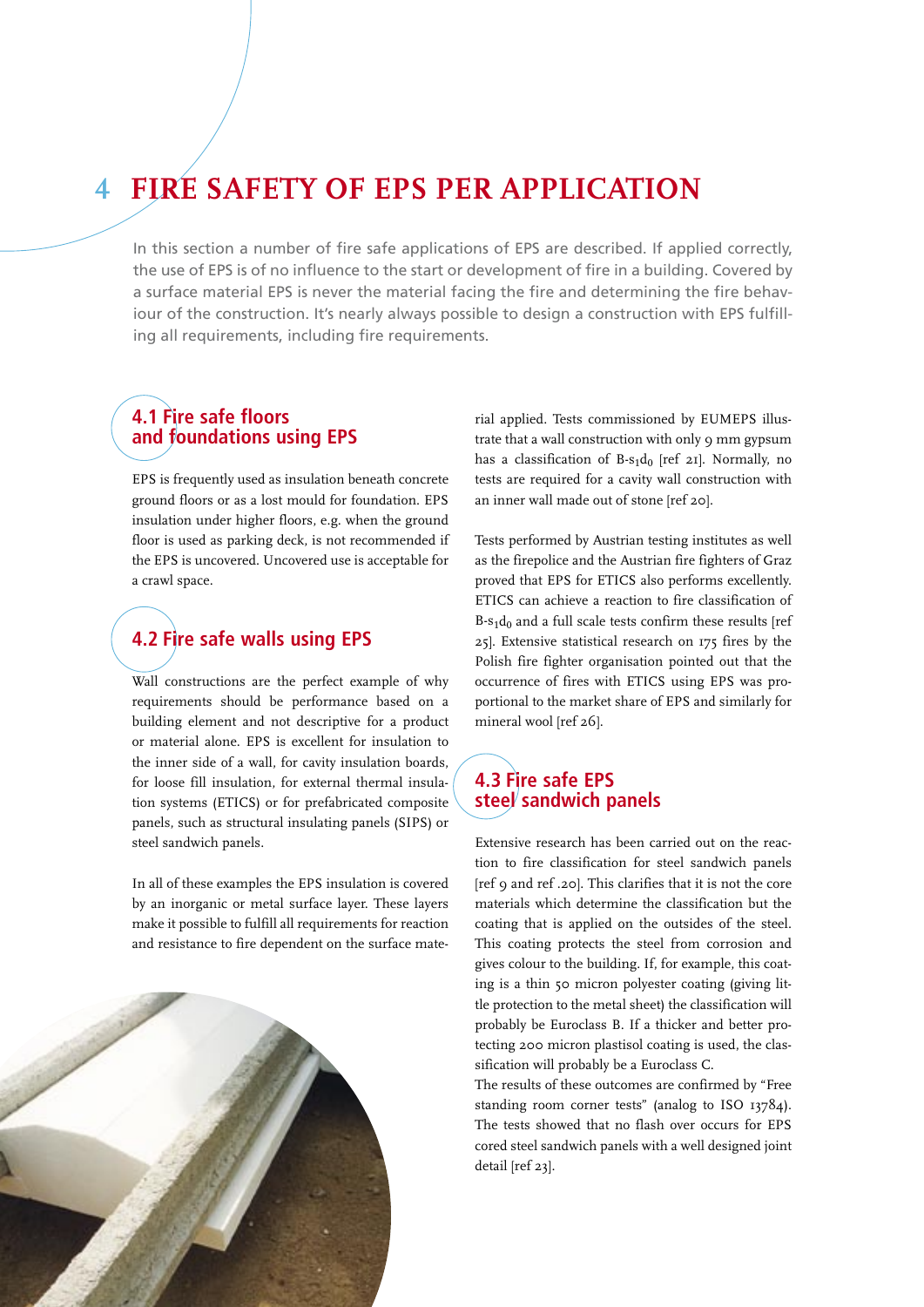A report by the Association of British Insurers (ABI) acknowledges that in the case of buildings for the food industry or coldstores, foam plastic cores are to be preferred to other solutions due to hygienic reasons. They also comment that "sandwich panels do not start a fire on their own" and, with appropriate fire safety management, risks associated with the food industry can be controlled acceptably. Around hot work areas (frying pans, etc.) special measures are needed and precautions should be taken where electric cables go through these panels, because the metal skins can cut through the electrical insulation of the cables (independent of the type of insulation!).

The key conclusions for the fire behaviour of EPS steel sandwich panels are:

- Independent of the core material, all steel sandwich panels with a plastisol coating will have the same Euroclass: B.
- Comparative research shows the results of the SBI tests are fully in line with the larger and therefore more expensive room corner test, ISO 9705 [ref 19].
- The differences in the test results of steel sandwich panels with an EPS core are minimal when compared to other core materials.
- The joint detail and the mounting and fixing details of the sandwich panel are very important to the result of the fire tests.

# **4.4 Fire safe steel decks insulated with EPS**

Hot works on roofs are responsible for a considerable number of roof fires. Analysis of these roof fires lead to the conclusion that they mainly occur when open fire torches are used around details. At the connection between the flat roof and the vertical wall the roofing contractor has no clear knowledge the materials used in the wall. During renovation the collected dirt can ignite easily. Details around water drains or ventilation channels are also notorious for causing fires. Many developments are continuing to reduce the number of fires. Insurers increasingly require hot work permits and strict procedures connected to this kind of work. Recommendations are also being developed by considering details and the use of self adhesive membranes instead of torch applied mem-



branes, where there is a considerable risk of fire [ref 27]. Hence, it is not the insulation material that is the main concern but the hot work combined with the risk of details. Both can and will be solved by the industry to make the flat roof a safer place.

The European classification system for external fire, EN 13501-5, refers to four different methods mentioned in the ENV 1187. For each of these methods it is easily possible to design a construction with EPS insulation which fulfils the requirements. Normally, there is a layer of glass fleece included somewhere in the build up. The testing for the roof construction is usually commissioned by the producer of the roofing felt. Nearly all current waterproofing felts have been tested in combination with EPS because the roofing felt producer wants to make use of the superior qualities of EPS as a flat roof insulation material regarding durability, walkability, ageing and price.

Many modern industrial buildings are made of a light weight steel construction. Sometimes the fire safety of this kind of building is a subject of discussion and the insulation material becomes part of the debate. In reality, the objective is for as large a building for as little money as possible and so cost as opposed to fire safety is the driving factor. A steel construction without any protective coating fulfills this criterion. If a fire starts in a compartment of such a building and can grow into a developed fire, then this part of the building is a total loss. Within 10 to 20 minutes the steel construction can collapse and fire fighters will not be able to enter the building. What is the role of the insulation material in this scenario? The true answer is that it has a fairly unimportant role.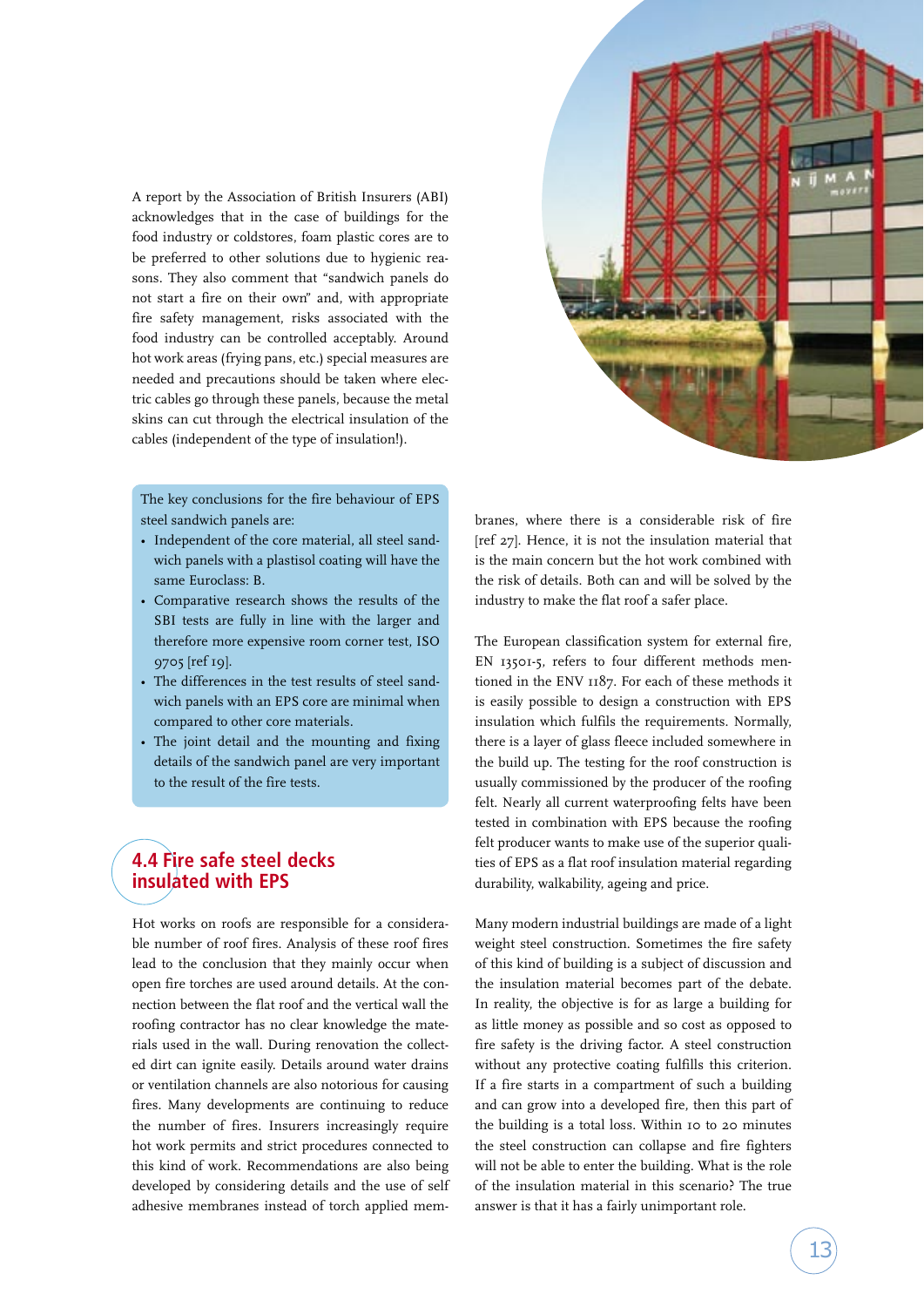Research has been commissioned by the EPS industry to find out the behaviour of different insulating materials in such a light weight steel construction [ref 12]. The conclusion of this research is that for EPS the time until a fire spreads from within the building to the surface of the roof is about 20 minutes. For other insulating materials this time could possibly be extended by another 10 to 20 minutes. It is questionable whether this is relevant if the construction fails normally between 10-20 minutes, before the fire spreads through the roof. Furthermore if a roof is not fully designed according to proven fire resistance, not all details will be fire resistant. Practical experience shows that fire will not spread to the roof through the construction but by details such as a roof light, a water drain, a ventilation pipe, a window in the wall, etc. Once the fire is on the roof fire incident reports show that the fire canwspread with a speed of up to 4 m/min depending on the weather conditions.

The fact that EPS insulation is thermoplastic has positive side effects in case of fire. The EPS shrinks away from the heat, returning to its original solid granular form and by doing so it loses its insulating properties. Therefore, part of the heat produced by the fire gets out through the roof. Because of this, the time to flash over is longer and the time before the steel structure collapses is extended. Hence, the firefighters will have more time to protect neighbouring compartments [ref 12].

A factor often not included in the analysis of fire behavior of constructions is the influence of moisture barriers and anti-corrosive coatings. Bituminous moisture barriers are still often recommended because they are the most effective and reliable moisture barriers. Other light weight moisture barriers such as PE film can easily blow away and tear. Unreliable moisture barriers can lead to severe problems in flat roofs



such as loss of insulation value by moisture saturation, loss of compressive strength and leaking due to the heads of the mechanical fasteners puncturing the roof when it is walked upon. Moisture barriers as well as anti-corrosive coatings heavily influence the reaction to fire behavior of the roof.

Finally, a factor often overlooked is that a thermoplastic insulation material may shrink away and become useless after a severe fire, but other insulating materials have to be fully replaced as well. Why? - because you cannot eliminate the impregnated smell of the smoke. You can ventilate for ages but it won't help!

So, in conclusion, the insulating material does not play a decisive role in the development of a fire in a lightweight building with a steel deck. If a fire starts within a compartment of such a building, this compartment is generally a total loss, if not for the fire then for the smoke and the lingering acrid smell.

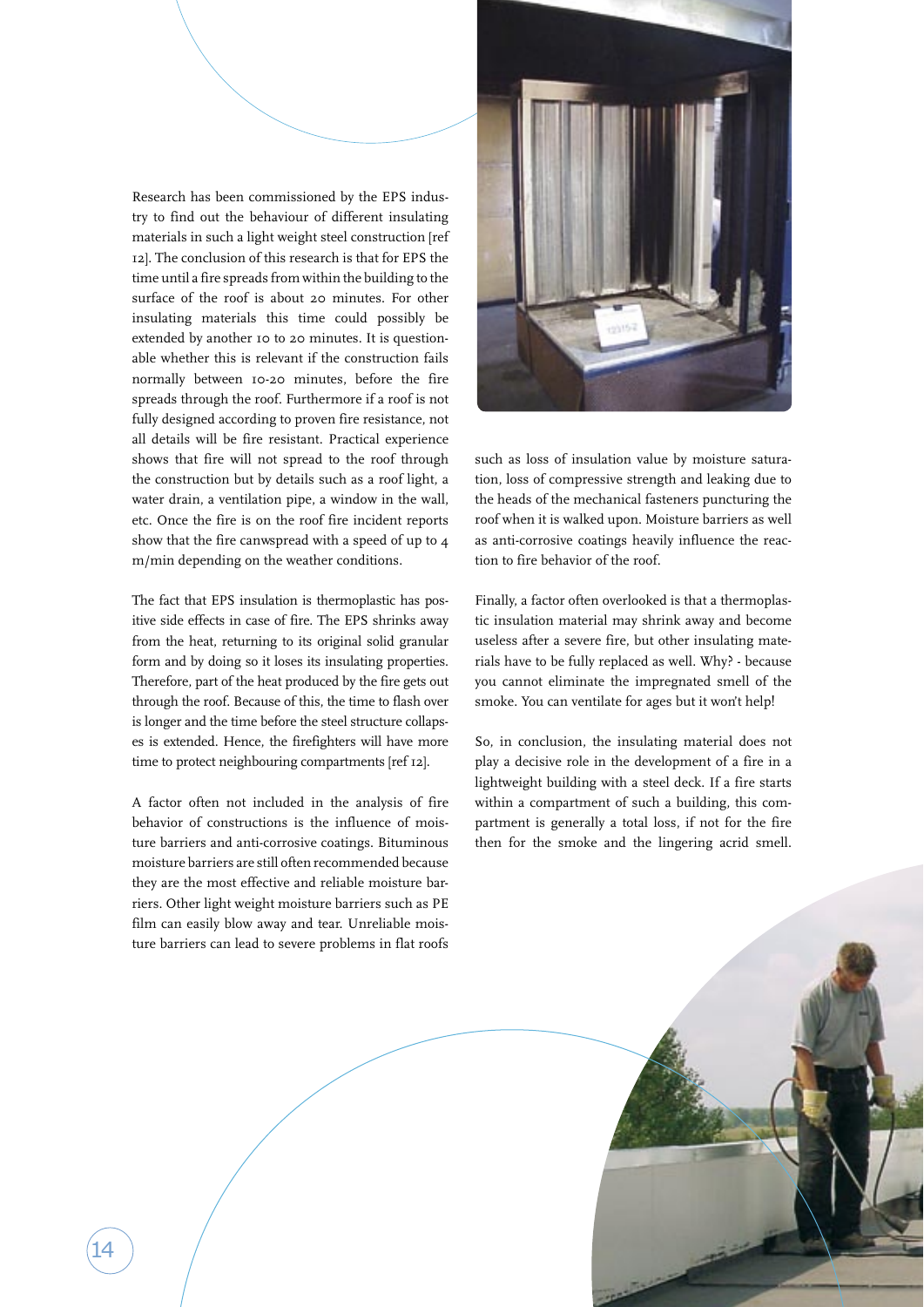Building design is important in order to find the right balance between the advantages and disadvantages of big compartments. On the one hand bigger compartments are cheaper to build with logistic advantages, but they have higher risks and higher insurance premiums. On the other hand smaller compartments are more inconvenient and the costs of prevention higher . Compartmentisation is key to management of the fire risk. Proven constructions and details need to be used, to maximise fire and smoke resistance. Design is important but attention is also needed for the construction and the maintenance phase.

Recent research commissioned by EUMEPS, carried out by TNO/Efectis and by Warrington Fire Gent, concerned the reaction to fire of EPS on a steeldeck according to EN 13501-1. This resulted in a Euroclass  $B-s_1d_0$  classification. Despite this  $d_0$  classification, which is the best possible classification as regards the forming of burning droplets, questions still arise as to the possibility of molten EPS droplets falling down through the joints of a steel deck during a fire. Could such drops lead to the further spread of fire? If fire retarded EPS is exposed to fire it will shrink away. If further heated it will melt and droplets can fall down. However, these droplets extinguish as soon as they touch the ground and cool down. Tests prove that even tissue paper will not ignite by these droplets. If the droplets fall into an area already on fire they will not cool down and they will burn. The chance that a fire fighter or another person is hurt by EPS droplets is small.

15

# **5 Conclusion**

Fire safety is one of the essential requirements when designing a building. It cannot be compromised.The role of insulation in respect to fire safety is often overrated. This document shows that it is perfectly possible to design a building using EPS as insulation material and fulfill all insulation requirements including fire safety.

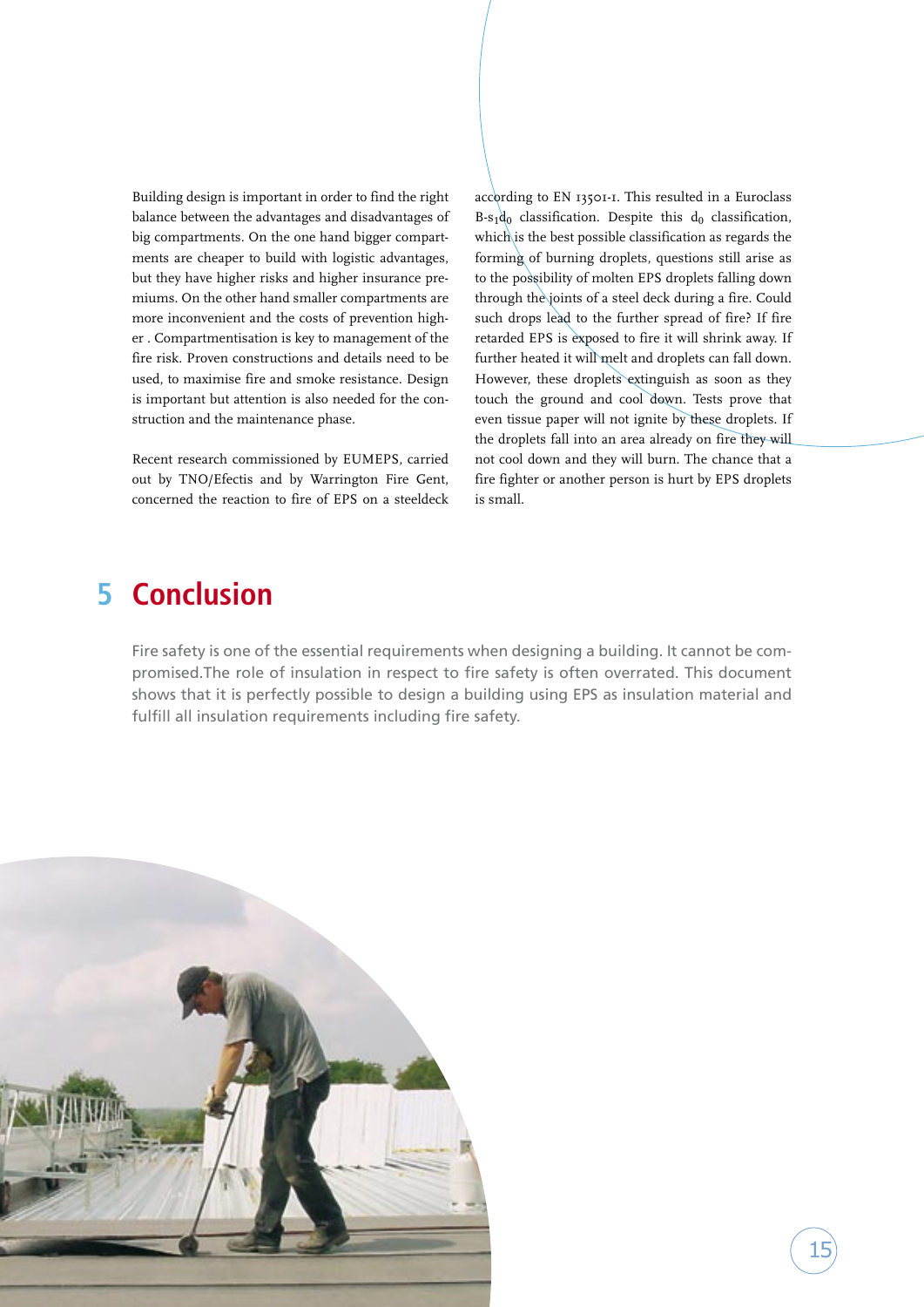# REFERENCE LIST

- *[1] International Standardisation Organisation (ISO), Technical Report 9122-1*
- *[2] 3231, World fire Statistics, GAIN, nr 19, 2003*
- *[3] 3232, VIB, "Aktuelle Brandschutzkonzepte", Schneider e.a., TU Wien, april 2000*
- *[4] 3157, ROOFS ,"De vuurbelasting van een dak", Appels, Chr., september 2002*
- *[5] 3230, "Impact on Insurance", Battrick,P. FM Global, presentatie oktober 2001 Luxemburg*
- *[6] 3172, ASPO presentatie 26-01-2001, Las, H.E.*
- *[7] 3204, EUMEPS APME TR 01/2000 "testing naked EPS", november 2000*
- *[8] 2839, "Research in the causes of fire", Prager, F.H., Cellular Polymers nr. 20-3 / 2001*
- *[9] 3184, "Omzetting Euroklassen", Mierlo, R. van, TNO, augustus 2001*
- *[10] 2719, "Long term fire behaviour of EPS B1 and B2", APME TD 99/01, februari 1999*
- *[11] 3167, Fire behaviour of EPS, APME september 2002*
- *[12] 0110, "Brandgedrag geïsoleerde stalen daken", TNO, Zorgman, H. , februari 1987*
- *[13] 0514, "Giftigheid van gassen bij verbranding EPS", Zorgman, H., TNO, juni 1980*
- *[14] 2010 t/m 2013, "Rookproductie EPS 15/20, -N/-SE", TNO, januari 1998*
- *[15] 2798 t/m 2959, casuïstiek I, BDA, 2001-2002*
- *[16] 3055, TNO, o.a. 2004/CVB-B0336/RNP/TNL*
- *[17] 3210, TNO, o.a. 2004/CVB-B0833/NSI/TNL*
- *[18] 3414, 2004 TNO-CVB-R0310*
- *[19] 3189, Euroclasses of EPS/Gypsum, "doublage", APME/EUMEPS, september 2004*
- *[20] 2965, "Onderzoek sandwichpanelen", Langstraat, W., TNO, maart 2002*
- *[21] 2966, 2001 TNO-CVB-B04432*

16

- *[22] 3166, ABI, Fire performance of sandwich panels*
- *[23] TNO rapport 2004-CVB-R0076, Paap,F., maart 2004 [24] 0857, "Bevordering brandveilig werken", BDA/SBR*
- *rapport, november 1990 [25] Grossbrandversuch der Grazer Feuerwehr, september 2007*
- *[26] Analysis of the response of thermal insulation to fire, fire hazard identification office, Poland, march 2004*
- *[27] NVN6050 Eisen aan ontwerp en detaillering voor brandveilig werken aan daken, september 2006*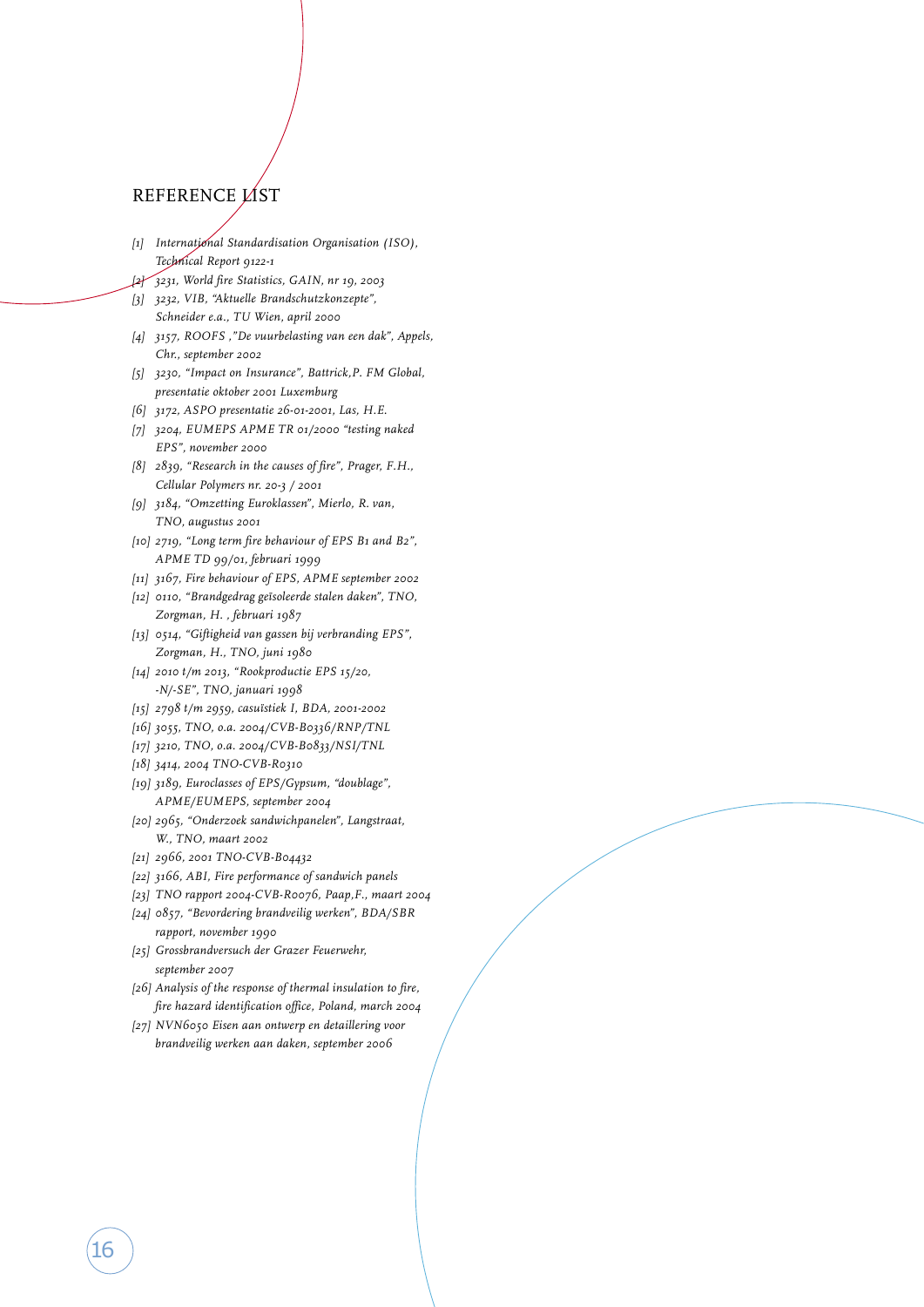Design: Zuider Communicatie - 's-Hertogenbosch - The Netherlands Design: Zuider Communicatie - 's-Hertogenbosch - The Netherlands